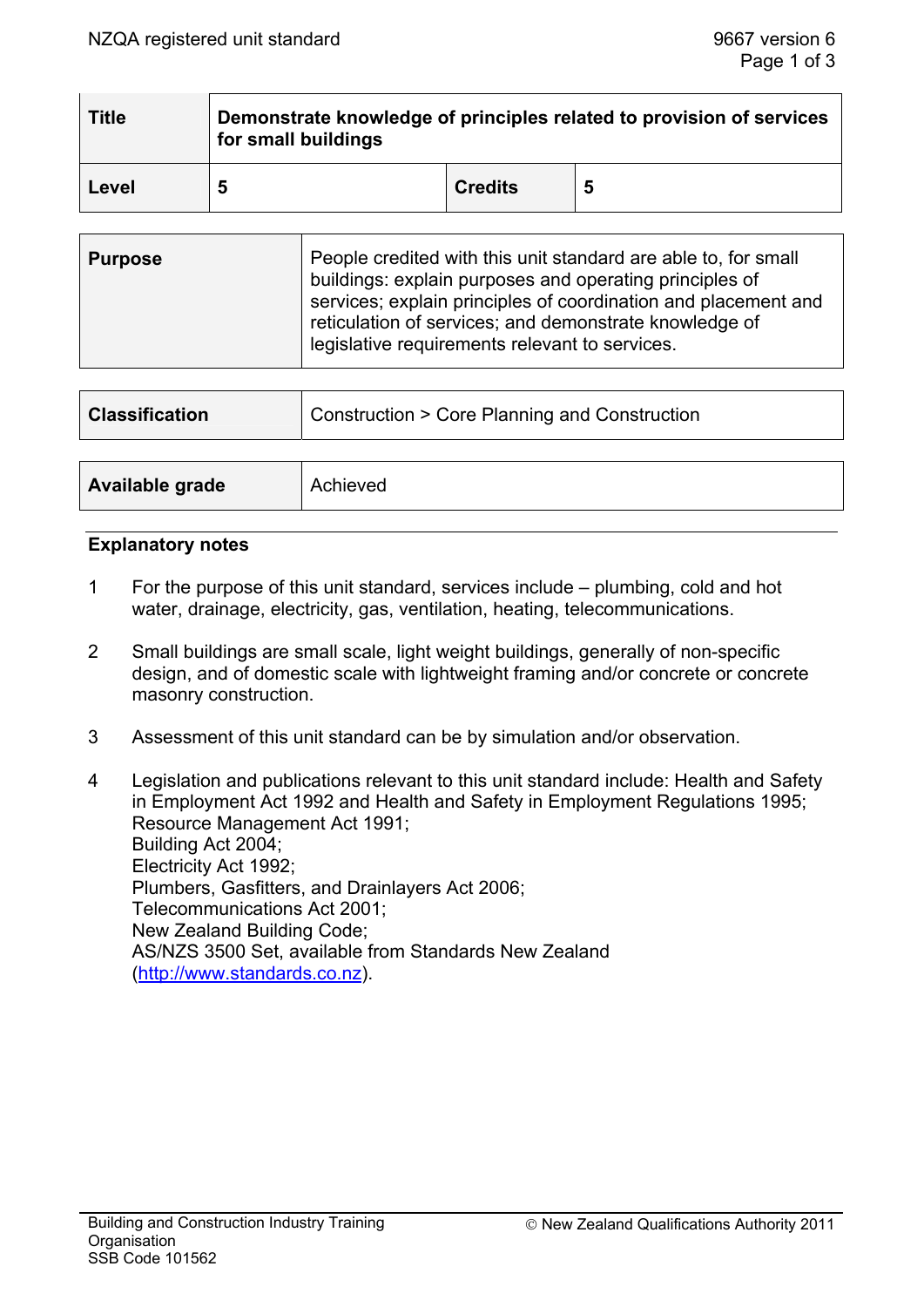# **Outcomes and evidence requirements**

## **Outcome 1**

Explain purposes and operating principles of services in small buildings.

### **Evidence requirements**

- 1.1 Purposes of services are identified with reference to the requirements of small buildings.
- 1.2 Components of services are identified in terms of their function.
- 1.3 Operating principles of services are explained in terms of their effects on building design and construction.
- 1.4 Explanation of services identifies their safety features.

## **Outcome 2**

Explain principles of coordination and placement and reticulation of services for small buildings.

#### **Evidence requirements**

- 2.1 Principles of coordination and placement of services are explained in terms of their compatibility in small buildings.
- 2.2 Principles regarding the placement of services in small buildings are explained in terms of requirements for construction, use, and servicing.
- 2.3 Any reticulation of services is demonstrated using a line drawing.

#### **Outcome 3**

Demonstrate knowledge of legislative requirements relevant to services in small buildings.

#### **Evidence requirements**

- 3.1 Legislative requirements are analysed to determine the provision of services for small buildings.
- 3.2 Situations are identified where the expertise of other professionals is required.

| <b>Planned review date</b> | 31 December 2015 |
|----------------------------|------------------|
|----------------------------|------------------|